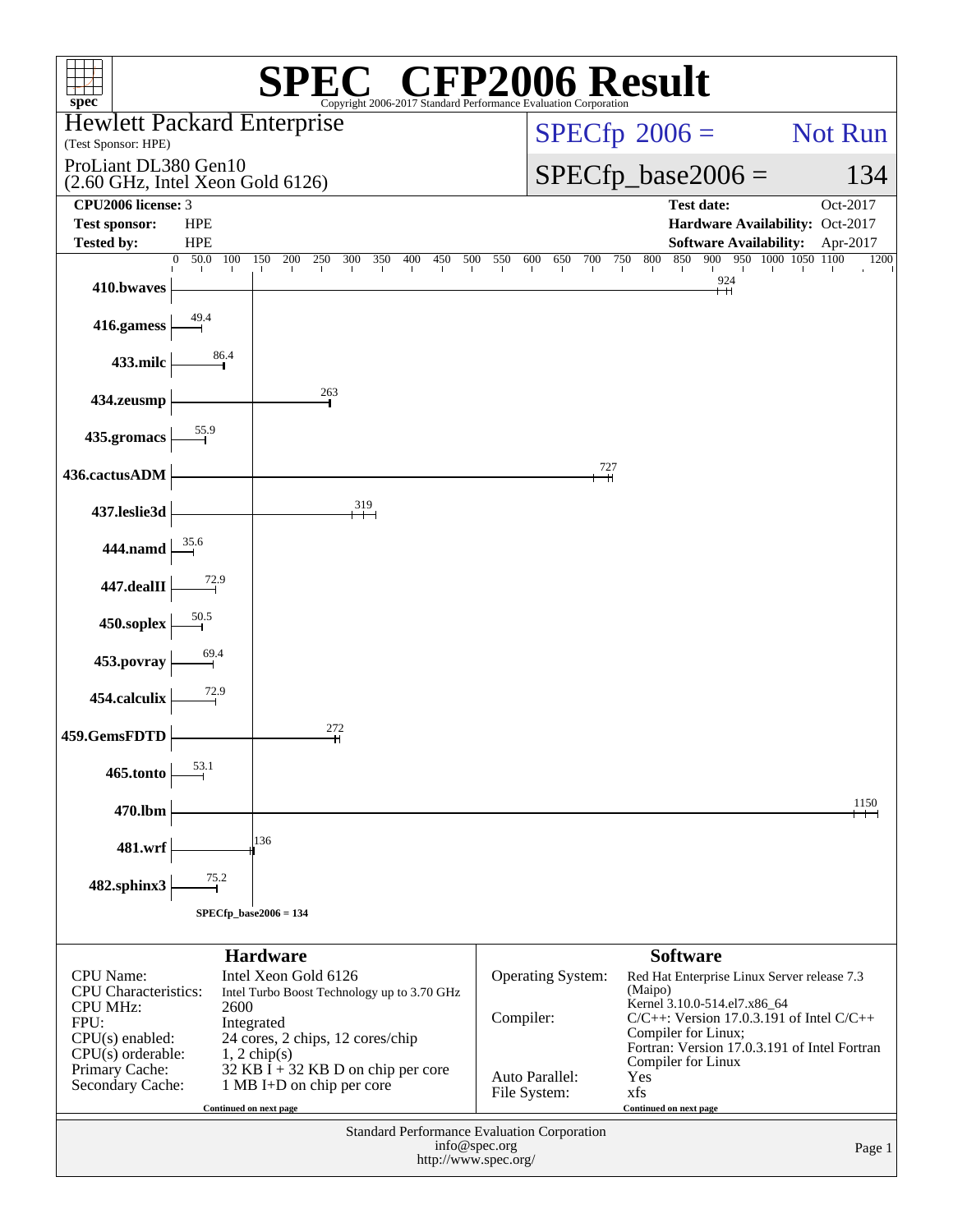## Hewlett Packard Enterprise

### (Test Sponsor: HPE)

### ProLiant DL380 Gen10

(2.60 GHz, Intel Xeon Gold 6126)

## $SPECTp2006 =$  Not Run

# $SPECfp\_base2006 = 134$

### **[CPU2006 license:](http://www.spec.org/auto/cpu2006/Docs/result-fields.html#CPU2006license)** 3 **[Test date:](http://www.spec.org/auto/cpu2006/Docs/result-fields.html#Testdate)** Oct-2017 **[Test sponsor:](http://www.spec.org/auto/cpu2006/Docs/result-fields.html#Testsponsor)** HPE **[Hardware Availability:](http://www.spec.org/auto/cpu2006/Docs/result-fields.html#HardwareAvailability)** Oct-2017 **[Tested by:](http://www.spec.org/auto/cpu2006/Docs/result-fields.html#Testedby)** HPE **[Software Availability:](http://www.spec.org/auto/cpu2006/Docs/result-fields.html#SoftwareAvailability)** Apr-2017 [L3 Cache:](http://www.spec.org/auto/cpu2006/Docs/result-fields.html#L3Cache) 19.25 MB I+D on chip per chip<br>Other Cache: None [Other Cache:](http://www.spec.org/auto/cpu2006/Docs/result-fields.html#OtherCache) [Memory:](http://www.spec.org/auto/cpu2006/Docs/result-fields.html#Memory) 192 GB (24 x 8 GB 2Rx8 PC4-2666V-R) [Disk Subsystem:](http://www.spec.org/auto/cpu2006/Docs/result-fields.html#DiskSubsystem) 1 x 960 GB SSD SATA, RAID 0 [Other Hardware:](http://www.spec.org/auto/cpu2006/Docs/result-fields.html#OtherHardware) None [System State:](http://www.spec.org/auto/cpu2006/Docs/result-fields.html#SystemState) Run level 3 (multi-user)<br>Base Pointers: 64-bit [Base Pointers:](http://www.spec.org/auto/cpu2006/Docs/result-fields.html#BasePointers) [Peak Pointers:](http://www.spec.org/auto/cpu2006/Docs/result-fields.html#PeakPointers) Not Applicable [Other Software:](http://www.spec.org/auto/cpu2006/Docs/result-fields.html#OtherSoftware) None

|                  |                |              |                |       | <b>Results Table</b> |             |                |              |                                                                                                          |              |                |              |
|------------------|----------------|--------------|----------------|-------|----------------------|-------------|----------------|--------------|----------------------------------------------------------------------------------------------------------|--------------|----------------|--------------|
|                  |                |              | <b>Base</b>    |       |                      | <b>Peak</b> |                |              |                                                                                                          |              |                |              |
| <b>Benchmark</b> | <b>Seconds</b> | <b>Ratio</b> | <b>Seconds</b> | Ratio | <b>Seconds</b>       | Ratio       | <b>Seconds</b> | <b>Ratio</b> | <b>Seconds</b>                                                                                           | <b>Ratio</b> | <b>Seconds</b> | <b>Ratio</b> |
| 410.bwayes       | 14.7           | 924          | 14.6           | 931   | 15.0                 | 908         |                |              |                                                                                                          |              |                |              |
| $416$ .gamess    | 396            | 49.4         | 397            | 49.4  | 397                  | 49.3        |                |              |                                                                                                          |              |                |              |
| $433$ .milc      | 104            | 88.2         | 107            | 85.9  | 106                  | 86.4        |                |              |                                                                                                          |              |                |              |
| 434.zeusmp       | 34.8           | 261          | 34.5           | 264   | 34.6                 | 263         |                |              |                                                                                                          |              |                |              |
| 435.gromacs      | 128            | 55.9         | 128            | 55.8  | 128                  | 56.0        |                |              |                                                                                                          |              |                |              |
| 436.cactusADM    | 16.3           | 734          | 16.4           | 727   | 17.0                 | 702         |                |              |                                                                                                          |              |                |              |
| 437.leslie3d     | 31.4           | 300          | 29.4           | 319   | 27.7                 | 340         |                |              |                                                                                                          |              |                |              |
| 444.namd         | 225            | 35.6         | 225            | 35.7  | 225                  | 35.6        |                |              |                                                                                                          |              |                |              |
| 447.dealII       | 157            | 72.9         | 157            | 72.9  | 157                  | 72.7        |                |              |                                                                                                          |              |                |              |
| $450$ .soplex    | 165            | 50.5         | 165            | 50.5  | 166                  | 50.1        |                |              |                                                                                                          |              |                |              |
| $453$ .povray    | 76.6           | 69.5         | 76.6           | 69.4  | 77.4                 | 68.7        |                |              |                                                                                                          |              |                |              |
| 454.calculix     | 113            | 72.8         | 113            | 72.9  | 113                  | 72.9        |                |              |                                                                                                          |              |                |              |
| 459.GemsFDTD     | 38.0           | 280          | 39.0           | 272   | 38.9                 | 272         |                |              |                                                                                                          |              |                |              |
| $465$ .tonto     | 188            | 52.2         | 185            | 53.1  | <b>185</b>           | 53.1        |                |              |                                                                                                          |              |                |              |
| 470.1bm          | 12.1           | 1130         | 11.7           | 1180  | 11.9                 | 1150        |                |              |                                                                                                          |              |                |              |
| 481.wrf          | 82.0           | 136          | 81.6           | 137   | 85.7                 | 130         |                |              |                                                                                                          |              |                |              |
| 482.sphinx3      | 261            | 74.6         | 258            | 75.5  | 259                  | 75.2        |                |              |                                                                                                          |              |                |              |
|                  |                |              |                |       |                      |             |                |              | Results appear in the order in which they were run. Bold underlined text indicates a median measurement. |              |                |              |

# **[Operating System Notes](http://www.spec.org/auto/cpu2006/Docs/result-fields.html#OperatingSystemNotes)**

 Stack size set to unlimited using "ulimit -s unlimited" Transparent Huge Pages enabled by default Filesystem page cache cleared with: shell invocation of 'sync; echo 3 > /proc/sys/vm/drop\_caches' prior to run irqbalance disabled with "systemctl stop irqbalance" tuned profile set wtih "tuned-adm profile throughput-performance"

# **[Platform Notes](http://www.spec.org/auto/cpu2006/Docs/result-fields.html#PlatformNotes)**

 BIOS Configuration: Intel Hyperthreading set to Disabled Thermal Configuration set to Maximum Cooling Memory Patrol Scrubbing set to Disabled LLC Prefetcher set to Enabled

Continued on next page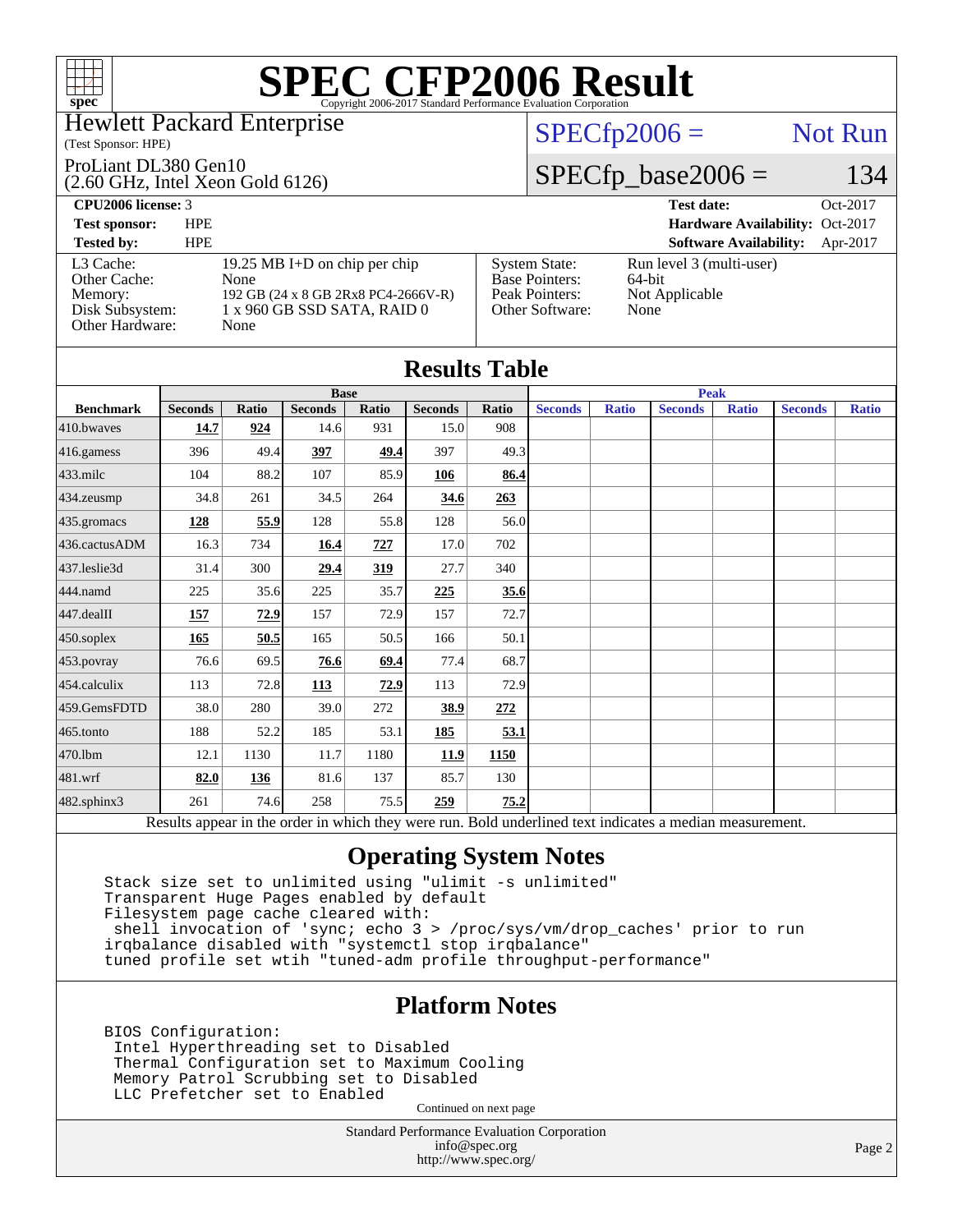

Hewlett Packard Enterprise

(2.60 GHz, Intel Xeon Gold 6126)

(Test Sponsor: HPE)

 $SPECfp2006 =$  Not Run

ProLiant DL380 Gen10

 $SPECTp\_base2006 = 134$ 

**[CPU2006 license:](http://www.spec.org/auto/cpu2006/Docs/result-fields.html#CPU2006license)** 3 **[Test date:](http://www.spec.org/auto/cpu2006/Docs/result-fields.html#Testdate)** Oct-2017 **[Test sponsor:](http://www.spec.org/auto/cpu2006/Docs/result-fields.html#Testsponsor)** HPE **[Hardware Availability:](http://www.spec.org/auto/cpu2006/Docs/result-fields.html#HardwareAvailability)** Oct-2017 **[Tested by:](http://www.spec.org/auto/cpu2006/Docs/result-fields.html#Testedby)** HPE **[Software Availability:](http://www.spec.org/auto/cpu2006/Docs/result-fields.html#SoftwareAvailability)** Apr-2017

## **[Platform Notes \(Continued\)](http://www.spec.org/auto/cpu2006/Docs/result-fields.html#PlatformNotes)**

Standard Performance Evaluation Corporation [info@spec.org](mailto:info@spec.org) Page 3 LLC Dead Line Allocation set to Disabled Workload Pofile set to General Peak Frequency Compute Energy/Performance Bias set to Maximum Performance Uncore Frequency Scaling set to Auto Workload Pofile set to Custom NUMA Group Size Optimization set to Flat Sysinfo program /home/cpu2006/config/sysinfo.rev6993 Revision 6993 of 2015-11-06 (b5e8d4b4eb51ed28d7f98696cbe290c1) running on DL380Gen10-2 Thu Oct 5 06:28:10 2017 This section contains SUT (System Under Test) info as seen by some common utilities. To remove or add to this section, see: <http://www.spec.org/cpu2006/Docs/config.html#sysinfo> From /proc/cpuinfo model name : Intel(R) Xeon(R) Gold 6126 CPU @ 2.60GHz 2 "physical id"s (chips) 24 "processors" cores, siblings (Caution: counting these is hw and system dependent. The following excerpts from /proc/cpuinfo might not be reliable. Use with caution.) cpu cores : 12 siblings : 12 physical 0: cores 0 1 3 5 6 8 9 10 11 12 13 14 physical 1: cores 0 1 2 3 4 5 6 8 9 11 12 13 cache size : 19712 KB From /proc/meminfo MemTotal: 197573772 kB HugePages\_Total: 0<br>Hugepagesize: 2048 kB Hugepagesize: From /etc/\*release\* /etc/\*version\* os-release: NAME="Red Hat Enterprise Linux Server" VERSION="7.3 (Maipo)" ID="rhel" ID\_LIKE="fedora" VERSION\_ID="7.3" PRETTY\_NAME="Red Hat Enterprise Linux Server 7.3 (Maipo)" ANSI\_COLOR="0;31" CPE\_NAME="cpe:/o:redhat:enterprise\_linux:7.3:GA:server" redhat-release: Red Hat Enterprise Linux Server release 7.3 (Maipo) system-release: Red Hat Enterprise Linux Server release 7.3 (Maipo) system-release-cpe: cpe:/o:redhat:enterprise\_linux:7.3:ga:server uname -a: Linux DL380Gen10-2 3.10.0-514.el7.x86\_64 #1 SMP Wed Oct 19 11:24:13 EDT 2016 x86\_64 x86\_64 x86\_64 GNU/Linux run-level 3 Oct 5 06:25 Continued on next page

<http://www.spec.org/>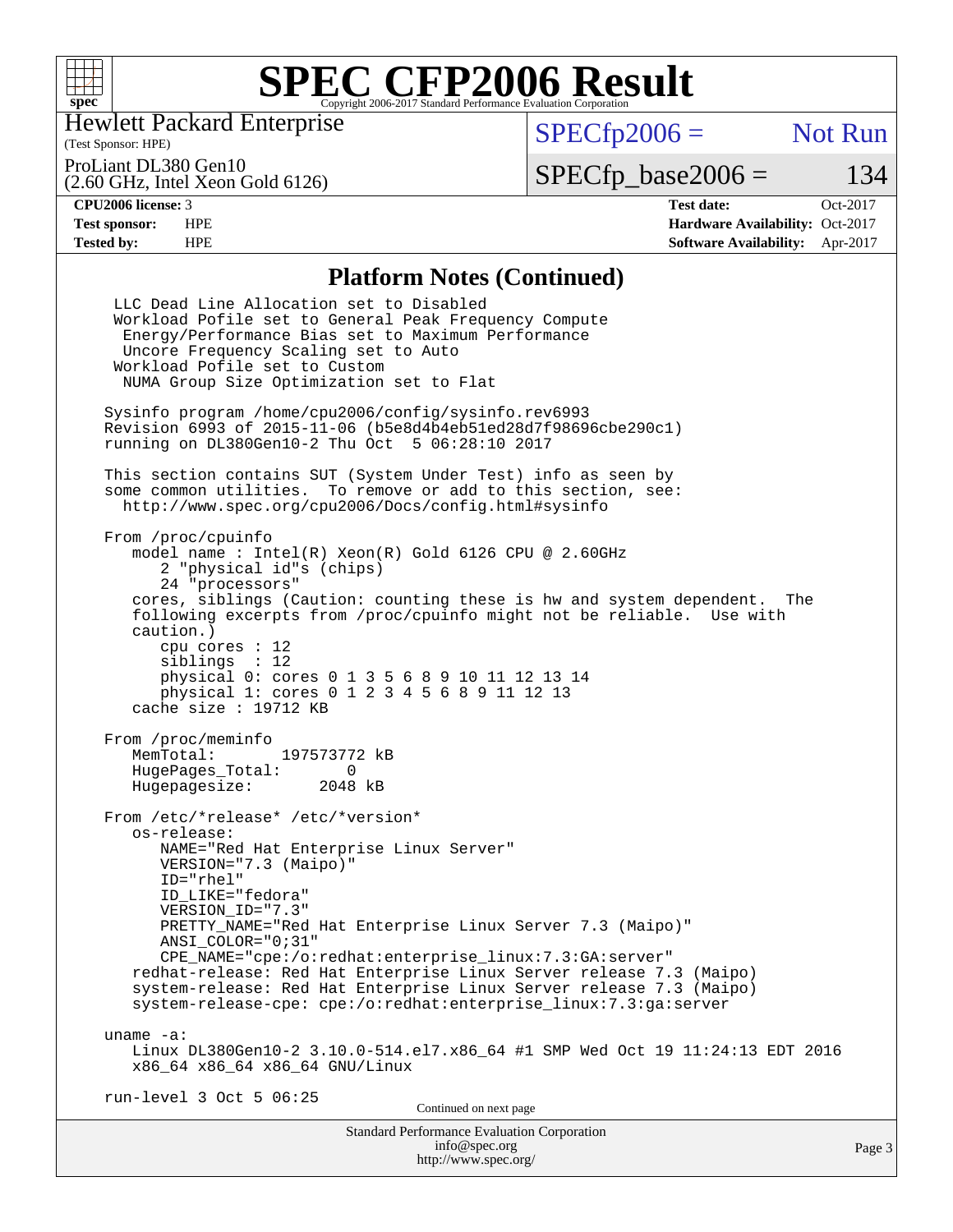

Hewlett Packard Enterprise

### (Test Sponsor: HPE)

 $SPECTp2006 =$  Not Run

(2.60 GHz, Intel Xeon Gold 6126) ProLiant DL380 Gen10

 $SPECfp\_base2006 = 134$ 

**[CPU2006 license:](http://www.spec.org/auto/cpu2006/Docs/result-fields.html#CPU2006license)** 3 **[Test date:](http://www.spec.org/auto/cpu2006/Docs/result-fields.html#Testdate)** Oct-2017 **[Test sponsor:](http://www.spec.org/auto/cpu2006/Docs/result-fields.html#Testsponsor)** HPE **[Hardware Availability:](http://www.spec.org/auto/cpu2006/Docs/result-fields.html#HardwareAvailability)** Oct-2017 **[Tested by:](http://www.spec.org/auto/cpu2006/Docs/result-fields.html#Testedby)** HPE **[Software Availability:](http://www.spec.org/auto/cpu2006/Docs/result-fields.html#SoftwareAvailability)** Apr-2017

## **[Platform Notes \(Continued\)](http://www.spec.org/auto/cpu2006/Docs/result-fields.html#PlatformNotes)**

 SPEC is set to: /home/cpu2006 Filesystem Type Size Used Avail Use% Mounted on<br>/dev/mapper/rhel-home xfs 504G 14G 491G 3% /home /dev/mapper/rhel-home xfs 504G 14G 491G 3% /home Additional information from dmidecode:

 Warning: Use caution when you interpret this section. The 'dmidecode' program reads system data which is "intended to allow hardware to be accurately determined", but the intent may not be met, as there are frequent changes to hardware, firmware, and the "DMTF SMBIOS" standard.

 BIOS HPE U30 09/29/2017 Memory: 24x UNKNOWN NOT AVAILABLE 8 GB 2 rank 2666 MHz

(End of data from sysinfo program)

## **[General Notes](http://www.spec.org/auto/cpu2006/Docs/result-fields.html#GeneralNotes)**

Environment variables set by runspec before the start of the run: KMP\_AFFINITY = "granularity=core,compact" LD\_LIBRARY\_PATH = "/home/cpu2006/lib/ia32:/home/cpu2006/lib/intel64" LD\_LIBRARY\_PATH = "\$LD\_LIBRARY\_PATH:/home/cpu2006/sh10.2" OMP\_NUM\_THREADS = "24"

 Binaries compiled on a system with 1x Intel Core i7-4790 CPU + 32GB RAM memory using Redhat Enterprise Linux 7.2

# **[Base Compiler Invocation](http://www.spec.org/auto/cpu2006/Docs/result-fields.html#BaseCompilerInvocation)**

[C benchmarks](http://www.spec.org/auto/cpu2006/Docs/result-fields.html#Cbenchmarks):  $\text{icc}$   $-\text{m64}$ 

[C++ benchmarks:](http://www.spec.org/auto/cpu2006/Docs/result-fields.html#CXXbenchmarks) [icpc -m64](http://www.spec.org/cpu2006/results/res2017q4/cpu2006-20171017-50308.flags.html#user_CXXbase_intel_icpc_64bit_fc66a5337ce925472a5c54ad6a0de310)

[Fortran benchmarks](http://www.spec.org/auto/cpu2006/Docs/result-fields.html#Fortranbenchmarks): [ifort -m64](http://www.spec.org/cpu2006/results/res2017q4/cpu2006-20171017-50308.flags.html#user_FCbase_intel_ifort_64bit_ee9d0fb25645d0210d97eb0527dcc06e)

[Benchmarks using both Fortran and C](http://www.spec.org/auto/cpu2006/Docs/result-fields.html#BenchmarksusingbothFortranandC): [icc -m64](http://www.spec.org/cpu2006/results/res2017q4/cpu2006-20171017-50308.flags.html#user_CC_FCbase_intel_icc_64bit_bda6cc9af1fdbb0edc3795bac97ada53) [ifort -m64](http://www.spec.org/cpu2006/results/res2017q4/cpu2006-20171017-50308.flags.html#user_CC_FCbase_intel_ifort_64bit_ee9d0fb25645d0210d97eb0527dcc06e)

# **[Base Portability Flags](http://www.spec.org/auto/cpu2006/Docs/result-fields.html#BasePortabilityFlags)**

 410.bwaves: [-DSPEC\\_CPU\\_LP64](http://www.spec.org/cpu2006/results/res2017q4/cpu2006-20171017-50308.flags.html#suite_basePORTABILITY410_bwaves_DSPEC_CPU_LP64) 416.gamess: [-DSPEC\\_CPU\\_LP64](http://www.spec.org/cpu2006/results/res2017q4/cpu2006-20171017-50308.flags.html#suite_basePORTABILITY416_gamess_DSPEC_CPU_LP64)

Continued on next page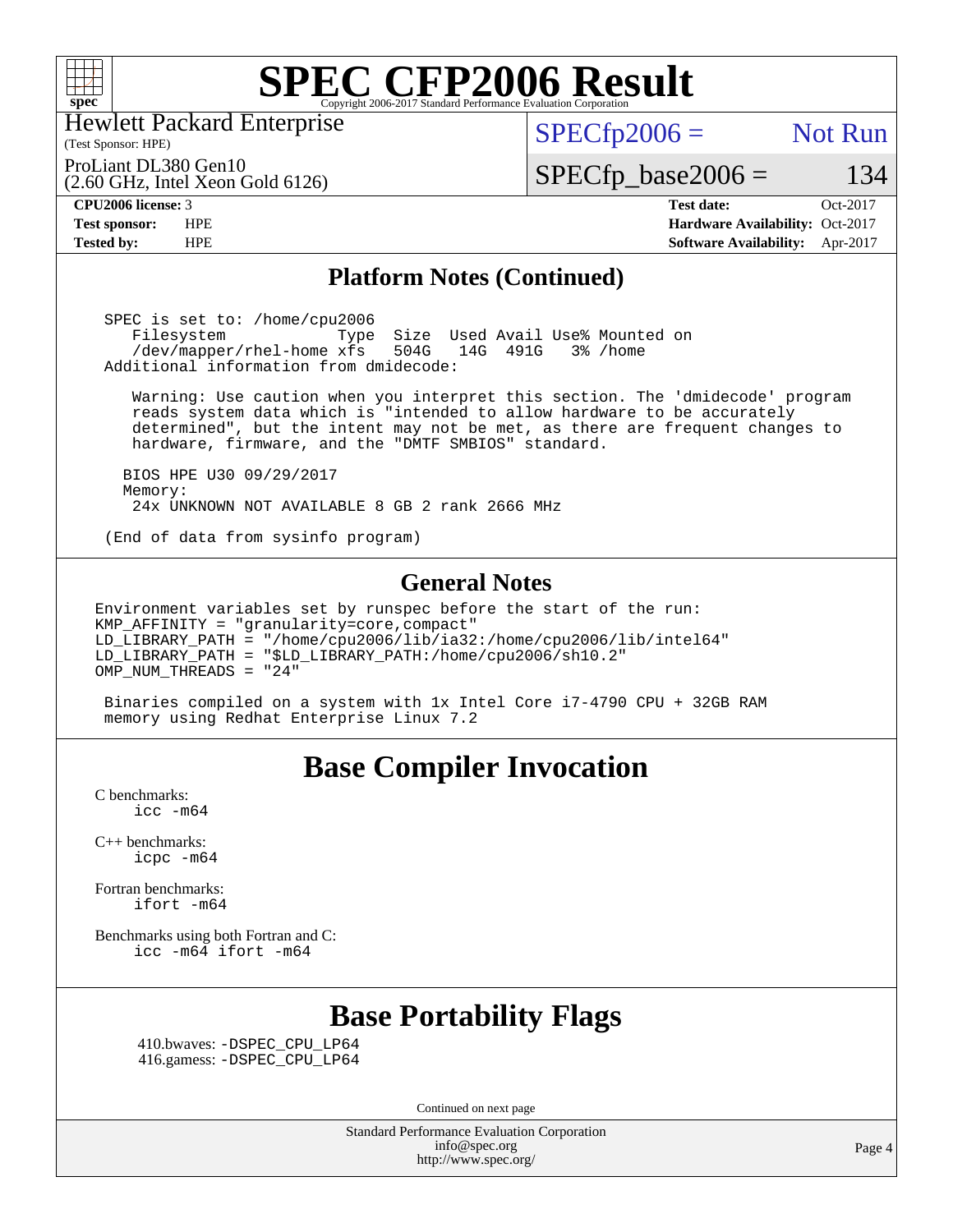

Hewlett Packard Enterprise

(Test Sponsor: HPE)

ProLiant DL380 Gen10

 $SPECfp2006 =$  Not Run

(2.60 GHz, Intel Xeon Gold 6126)

 $SPECTp\_base2006 = 134$ 

**[CPU2006 license:](http://www.spec.org/auto/cpu2006/Docs/result-fields.html#CPU2006license)** 3 **[Test date:](http://www.spec.org/auto/cpu2006/Docs/result-fields.html#Testdate)** Oct-2017 **[Test sponsor:](http://www.spec.org/auto/cpu2006/Docs/result-fields.html#Testsponsor)** HPE **[Hardware Availability:](http://www.spec.org/auto/cpu2006/Docs/result-fields.html#HardwareAvailability)** Oct-2017 **[Tested by:](http://www.spec.org/auto/cpu2006/Docs/result-fields.html#Testedby)** HPE **[Software Availability:](http://www.spec.org/auto/cpu2006/Docs/result-fields.html#SoftwareAvailability)** Apr-2017

# **[Base Portability Flags \(Continued\)](http://www.spec.org/auto/cpu2006/Docs/result-fields.html#BasePortabilityFlags)**

| 433.milc: - DSPEC_CPU_LP64<br>434.zeusmp: - DSPEC_CPU_LP64<br>435.gromacs: -DSPEC_CPU_LP64 -nofor_main<br>436.cactusADM: -DSPEC_CPU_LP64 -nofor_main<br>437.leslie3d: -DSPEC_CPU_LP64<br>444.namd: - DSPEC_CPU_LP64<br>447.dealII: -DSPEC_CPU_LP64<br>450.soplex: -DSPEC_CPU_LP64<br>453.povray: -DSPEC_CPU_LP64<br>454.calculix: -DSPEC_CPU_LP64 -nofor_main<br>459.GemsFDTD: - DSPEC_CPU_LP64<br>465.tonto: - DSPEC_CPU_LP64<br>470.1bm: -DSPEC_CPU_LP64<br>481.wrf: -DSPEC_CPU_LP64 -DSPEC_CPU_CASE_FLAG -DSPEC_CPU_LINUX<br>482.sphinx3: -DSPEC_CPU_LP64 |
|--------------------------------------------------------------------------------------------------------------------------------------------------------------------------------------------------------------------------------------------------------------------------------------------------------------------------------------------------------------------------------------------------------------------------------------------------------------------------------------------------------------------------------------------------------------|
|                                                                                                                                                                                                                                                                                                                                                                                                                                                                                                                                                              |
| <b>Base Optimization Flags</b><br>C benchmarks:<br>-xCORE-AVX2 -ipo -03 -no-prec-div -parallel -qopt-prefetch                                                                                                                                                                                                                                                                                                                                                                                                                                                |
| $C_{++}$ benchmarks:<br>-xCORE-AVX2 -ipo -03 -no-prec-div -qopt-prefetch                                                                                                                                                                                                                                                                                                                                                                                                                                                                                     |
| Fortran benchmarks:<br>-xCORE-AVX2 -ipo -03 -no-prec-div -parallel -qopt-prefetch                                                                                                                                                                                                                                                                                                                                                                                                                                                                            |
| Benchmarks using both Fortran and C:<br>-xCORE-AVX2 -ipo -03 -no-prec-div -parallel -qopt-prefetch                                                                                                                                                                                                                                                                                                                                                                                                                                                           |
| The flags files that were used to format this result can be browsed at<br>http://www.spec.org/cpu2006/flags/Intel-ic17.0-official-linux64-revF.html<br>http://www.spec.org/cpu2006/flags/HPE-Platform-Flags-Intel-V1.2-SKX-revD.html                                                                                                                                                                                                                                                                                                                         |
| You can also download the XML flags sources by saving the following links:<br>http://www.spec.org/cpu2006/flags/Intel-ic17.0-official-linux64-revF.xml<br>http://www.spec.org/cpu2006/flags/HPE-Platform-Flags-Intel-V1.2-SKX-revD.xml                                                                                                                                                                                                                                                                                                                       |
|                                                                                                                                                                                                                                                                                                                                                                                                                                                                                                                                                              |
|                                                                                                                                                                                                                                                                                                                                                                                                                                                                                                                                                              |
|                                                                                                                                                                                                                                                                                                                                                                                                                                                                                                                                                              |